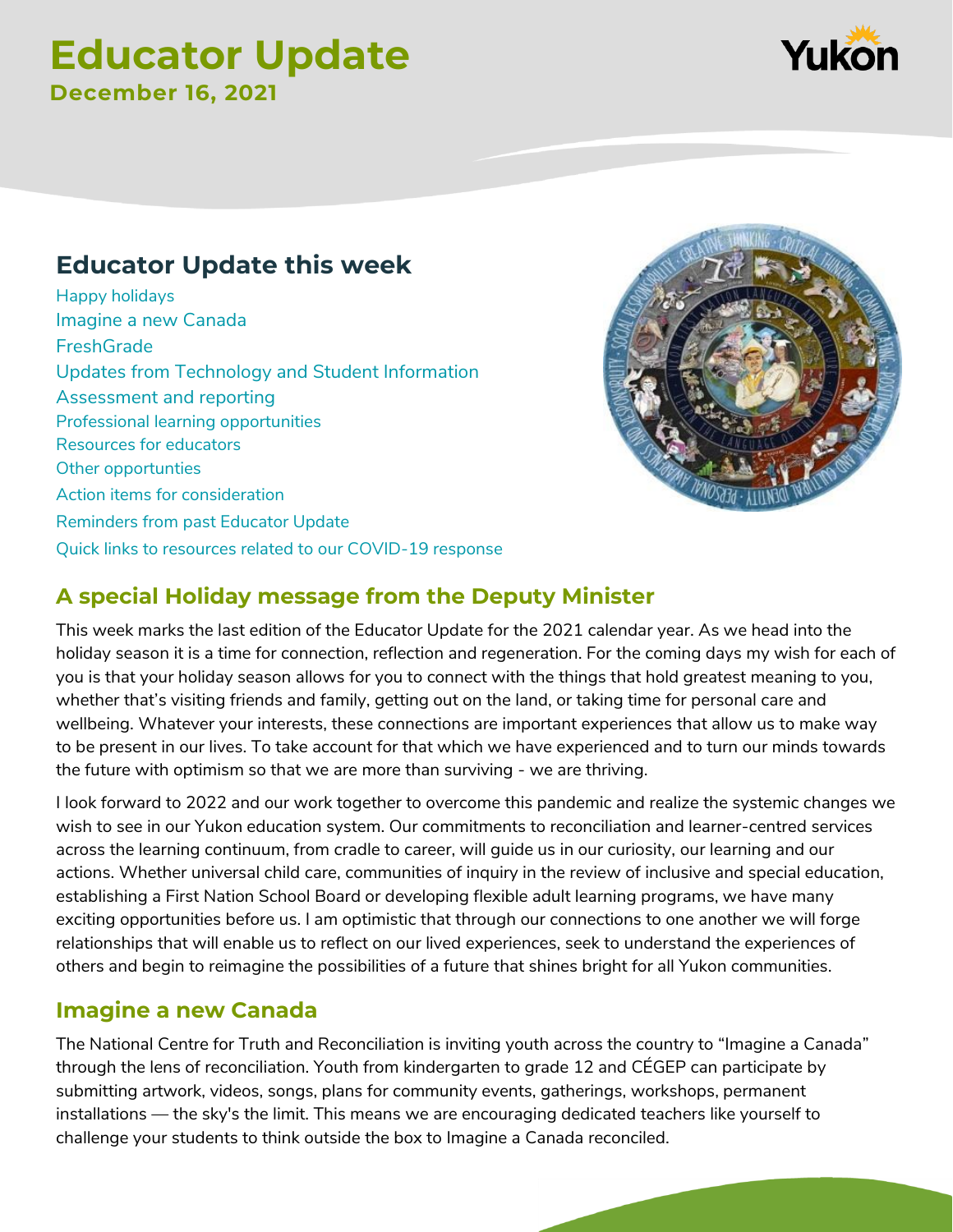12 pieces of art (by K-G5 youth) will be selected and featured in a special art book and 15 projects (by G6-12 & CÉGEP youth) will receive up to \$1500 in grant funding to make the projects happen.

You'll find more information about the *[Imagine a Canada Program](https://umanitoba.us3.list-manage.com/track/click?u=594bedb66f886e82092da97a7&id=5292f21739&e=d6bf3a6ce3) here*. If you need to reach out about the program, please send an email to [imagineacanada@umanitoba.ca.](mailto:imagineacanada@umanitoba.ca) **Deadline to submit is December 17, 2021.** 

## <span id="page-1-0"></span>**FreshGrade to be Discontinued**

In early 2021, FreshGrade was purchased by a new education provider, Higher Ground Education (HGE). HGE has chosen to move away from FreshGrade. As a result, they've made the decision to sunset both FreshGrade Classic and Connect at the end of the 2021-2022 school year. Please see the attached memo for more information on the [FreshGrade transition.](file://///vdi-profiles/home/mhalpenn/Desktop/MemoFreshgradeDec2021%20final.docx)

## <span id="page-1-1"></span>**Updates from Technology and Student Information**

#### **Personal names vs. legal names update in Rapid ID**

As of December 8, when a student logs into Rapid ID, the student's usual name will be displayed, instead of their legal name, as requested by students, parents and teachers. There will be no changes to login or passwords.

#### **Past Microsoft training opportunities**

| <b>Topic</b>                      | Links to recorded sessions:                          |
|-----------------------------------|------------------------------------------------------|
| <b>Teams for education K-12</b>   | You may watch this past presentation from the link   |
| <b>Teams channels &amp; files</b> | You may watch this past presentation from the link \ |

#### **Epson Brightlink Interactive whiteboard training**

Are you looking for training to see how to better utilize your Epson interactive whiteboard in the classroom? Epson has developed some online training resources specifically for teachers. Check them out : <https://epson.com/brightlink-training-resources-for-teachers>

#### **Email cutover from FirstClass to M365 Outlook - update**

**Please see the attached document** (Email Cutover from FirstClass to M365 Outlook- Update Dec. 6\_2021) and share with your colleagues.

## <span id="page-1-2"></span>**Assessment and reporting**

<span id="page-1-3"></span>Please see linked memos in Teams outlining important information for the [Grade 10 and 12 literacy](https://teams.microsoft.com/l/message/19:a58122e7e98443fc902d6b9b30bba8af@thread.tacv2/1638985607027?tenantId=45186b92-06e2-461c-8c8e-4566af8f511e&groupId=6161fff8-78b3-41a1-9cd5-3bd1479ec659&parentMessageId=1638985607027&teamName=Yukon%20Secondary%20Teachers%20Collaboration%20TEAM_O365&channelName=General&createdTime=1638985607027)  [assessment,](https://teams.microsoft.com/l/message/19:a58122e7e98443fc902d6b9b30bba8af@thread.tacv2/1638985607027?tenantId=45186b92-06e2-461c-8c8e-4566af8f511e&groupId=6161fff8-78b3-41a1-9cd5-3bd1479ec659&parentMessageId=1638985607027&teamName=Yukon%20Secondary%20Teachers%20Collaboration%20TEAM_O365&channelName=General&createdTime=1638985607027) the [Grade 12 French language literacy assessment](https://teams.microsoft.com/l/message/19:a58122e7e98443fc902d6b9b30bba8af@thread.tacv2/1638987805637?tenantId=45186b92-06e2-461c-8c8e-4566af8f511e&groupId=6161fff8-78b3-41a1-9cd5-3bd1479ec659&parentMessageId=1638987805637&teamName=Yukon%20Secondary%20Teachers%20Collaboration%20TEAM_O365&channelName=General&createdTime=1638987805637) and the [Grade 10 Numeracy Assessment,](https://teams.microsoft.com/l/message/19:5b543ff01e1d4a46bbee79569fb298b3@thread.tacv2/1638984660515?tenantId=45186b92-06e2-461c-8c8e-4566af8f511e&groupId=6161fff8-78b3-41a1-9cd5-3bd1479ec659&parentMessageId=1638984660515&teamName=Yukon%20Secondary%20Teachers%20Collaboration%20TEAM_O365&channelName=Numeracy&createdTime=1638984660515) upcoming in January 2022. If you have any questions, please reach out to **David.Schroeder@yukon.ca** regarding the numeracy assessment, [Marjorie.MacDonald@yukon.ca](mailto:Marjorie.MacDonald@yukon.ca) regarding the English literacy assessments, and [Melissa.Halpenny@yukon.ca](mailto:Melissa.Halpenny@yukon.ca) regarding the French literacy assessment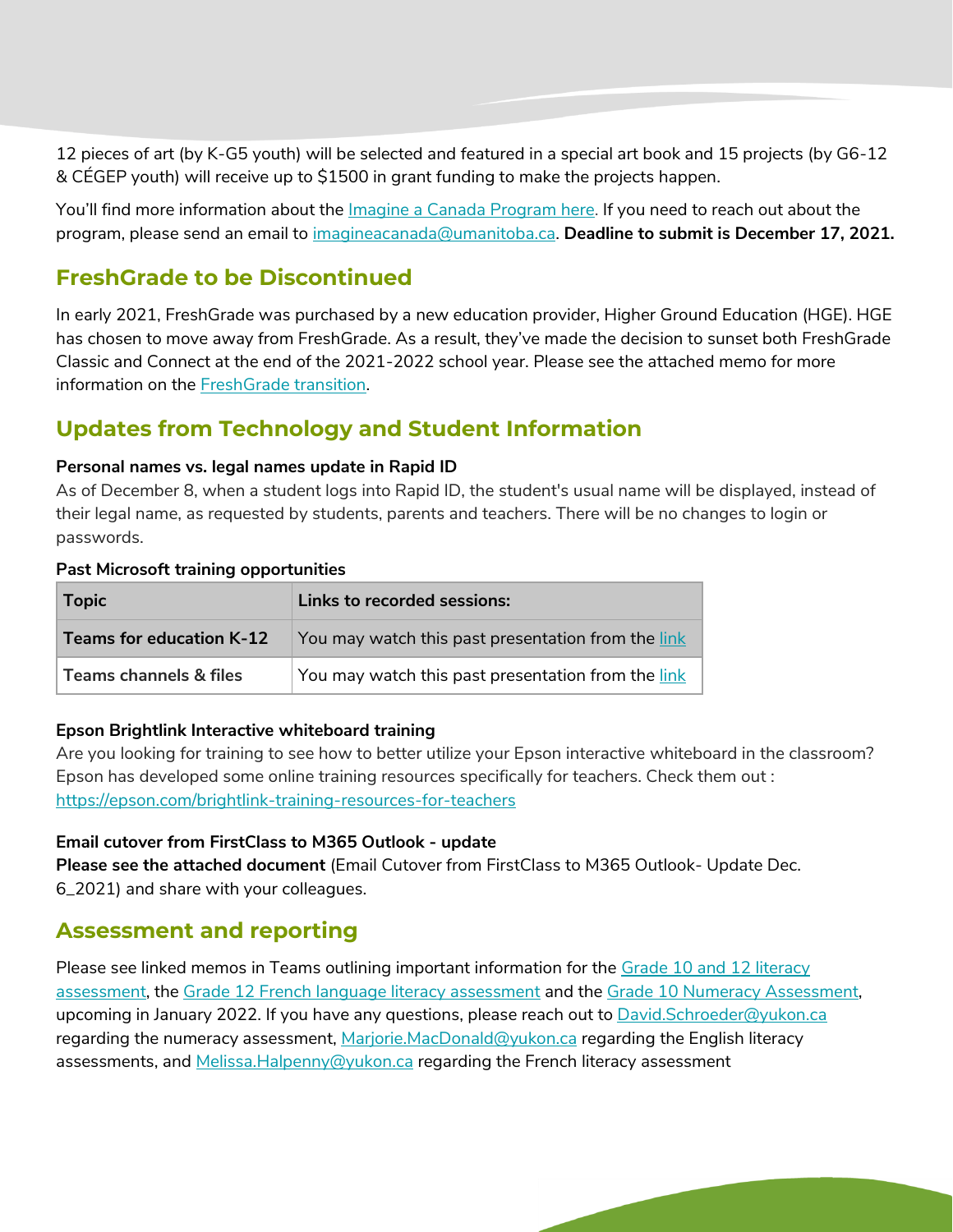## **Professional learning opportunities**

#### <span id="page-2-1"></span>**Mental health literacy**

We all have mental health, just as we all have physical health. What is mental health and mental illness? Mental health literacy is important for children, adults and communities. Sessions will assist staff with: understanding mental health and mental illnesses, fostering good mental health and resiliency skills, decreasing stigma associated with mental health, and supporting children and their families in accessing help effectively.

If you are a teacher or EA responsible for teaching and/or supporting mental health curriculum for grade 9 and 10 students, ['The Guide' training](https://mentalhealthliteracy.org/product/mental-health-high-school-curriculum/) may be helpful to you. Please contact Brenda Jenner [\(Brenda.Jenner@yukon.ca](mailto:Brenda.Jenner@yukon.ca) or 867-456-6587) to register for the January 11 training.

#### **Mental health strategies to support students**

Are you interested in learning more about strategies to support your students with mental health? Please register for today's after school session (if you have not already done so) to dig deeper into supporting students overall mental health and well-being:

Thursday, Dec. 16 from 3:30 p.m. to 5:30 p.m. (in-person in Whitehorse)

To register – or for more information – contact [Nikki.Krocker@yukon.ca](mailto:Nikki.Krocker@yukon.ca) or 867-332-0631.

## <span id="page-2-0"></span>**Resources for educators**

#### <span id="page-2-2"></span>**Early kindergarten policy**

Please see linked [early kindergarten policy](https://yukon.ca/en/early-kindergarten-policy) for all rural schools offering early kindergarten. Should you have any questions regarding the contents of this policy, please reach out to Tanya Lewis [\(Tanya.Lewis@yukon.ca\)](mailto:Tanya.Lewis@yukon.ca)

#### **Education Recovery Plan**

[Yukon's Education Recovery Plan](https://yukon.ca/en/yukon-kindergarten-grade-12-education-recovery-plan) document has been updated. You will find more information and resources on supporting mental health and well being for your students. Please reach out to [Tanya.Lewis@yukon.ca](mailto:Tanya.Lewis@yukon.ca) if you have any questions regarding the updates.

#### **Coast-to-Coast Connections**

Coast-to-Coast Connections, a platform created to connect people and communities all over the country and educate them with mental health resources, and founded by Canadian high school students from British Columbia, Newfoundland and Ontario are hosting a TEDxYouth event and a mental health conference from December 19-20. If interested, please fill out the [Google form](https://forms.gle/f9MmrDMEFmRwT6qR7) (please note, a Google account is required).

#### **Celebrate the 2022 Olympic Winter Games in your classroom**

As the nation turns its gaze to Team Canada's performance at the 2022 Olympic Winter Games, we are thrilled to provide you with a new educational series filled with engaging Olympian stories and crosscurricular classroom activities. The free 2022 Olympic Winter Games curriculum features collections of resources to offer learning activities for students of all ages in a variety of subjects. Visit<https://olympic.ca/education/> for more information and to download the free resources.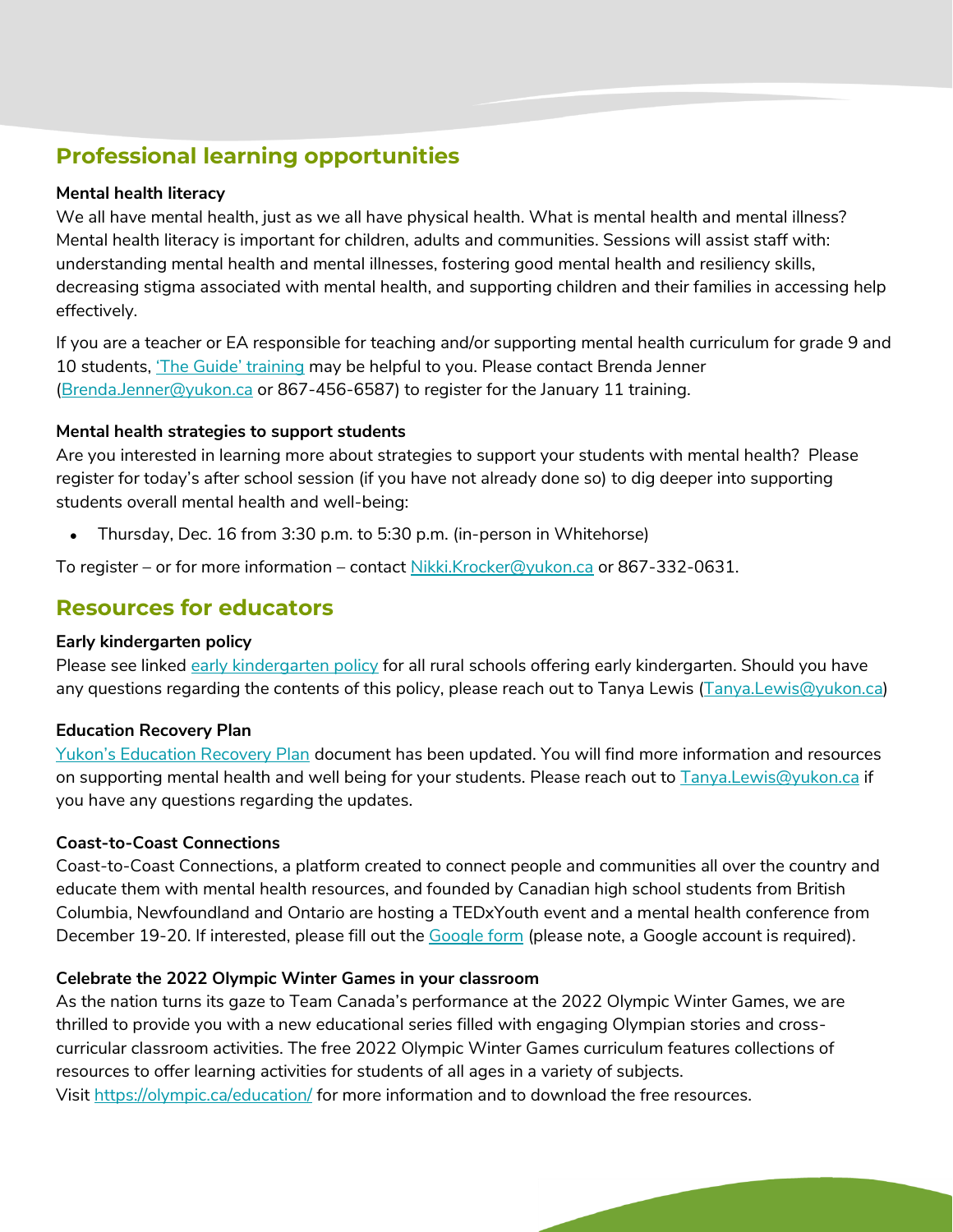## <span id="page-3-0"></span>**Other opportunties**

#### **Educational Leadership program**

Applications for the **[Educational Leadership: Leading for Educational Change in the Yukon Doctor of](https://trk.cp20.com/click/ci05-2h7fh3-qbvgaa-fod2x597/)  [Education](https://trk.cp20.com/click/ci05-2h7fh3-qbvgaa-fod2x597/)** are now open!

The Leading for Educational Change in the Yukon Doctor of Education program meets the needs of educators who occupy positions of influence in schools, colleges, universities and health and community services. The class schedule accommodates the demanding schedules and lifestyles of practicing education professionals.

The EdD program provides a blend of rigorous coursework and original research. The program focuses on integrating education and leadership theory with practice and drawing on the Yukon's unique socio-politicalcultural-environmental context. Preparing students to understand the current educational landscape, think for change, and enact change is fundamental to the program's intent. The program offered will emphasize integrating theory with practice.

This program is intended for instructors, senior administrators and professional staff in the public education and other related sectors (e.g., health), community leaders, researchers and policy analysts.

Classes meet every second or third week on Friday evenings and Saturdays in Whitehorse.

#### **[APPLY NOW](https://trk.cp20.com/click/ci05-2h7fh3-qbvgac-fod2x599/)**

#### **Inclusive and Special Education Communities of Inquiry**

The November 12 Department of Education Summit on Inclusive and Special Education launched eight communities of inquiry that will engage in a collaborative inquiry process to address Inclusive and Special Education in the Yukon. All eight communities of inquiry have had at least one meeting and all will have had two by the end of December. It is not too late to become involved. Please email [Kendra.Black@yukon.ca](mailto:Kendra.Black@yukon.ca) or [Tanya.Lewis@yukon.ca](mailto:Tanya.Lewis@yukon.ca) if you are interested in becoming involved or have any questions.

#### **UBC French language offerings**

UBC is offering a summer 3-week immersion program in Quebec City for French language teachers in July 2022. See this [link](https://pdce.educ.ubc.ca/quebeccity/) for more information.

UBC is offering a hybrid MEd in Modern Languages: French beginning in July 2022. This program will include three-week summer sessions in Montreal and online courses during the school year. The program is intended for teachers in French Immersion, Francophone, Core French and Intensive French programs. See this [link](https://pdce.educ.ubc.ca/med_french-en/) for more information.

#### **Prime Minister's Awards**

The 2022 Prime Minister's Awards competition is open!

Educators play an important role in helping to build the next generation of Canadians. We all remember an educator that changed our lives. The Prime Minister's Awards for Teaching Excellence, Teaching Excellence in STEM, and Excellence in Early Childhood Education honour exemplary teachers and early childhood educators who are preparing youth for the innovation economy.

Prime Minister's Awards recipients can receive:

A certificate from the Prime Minister